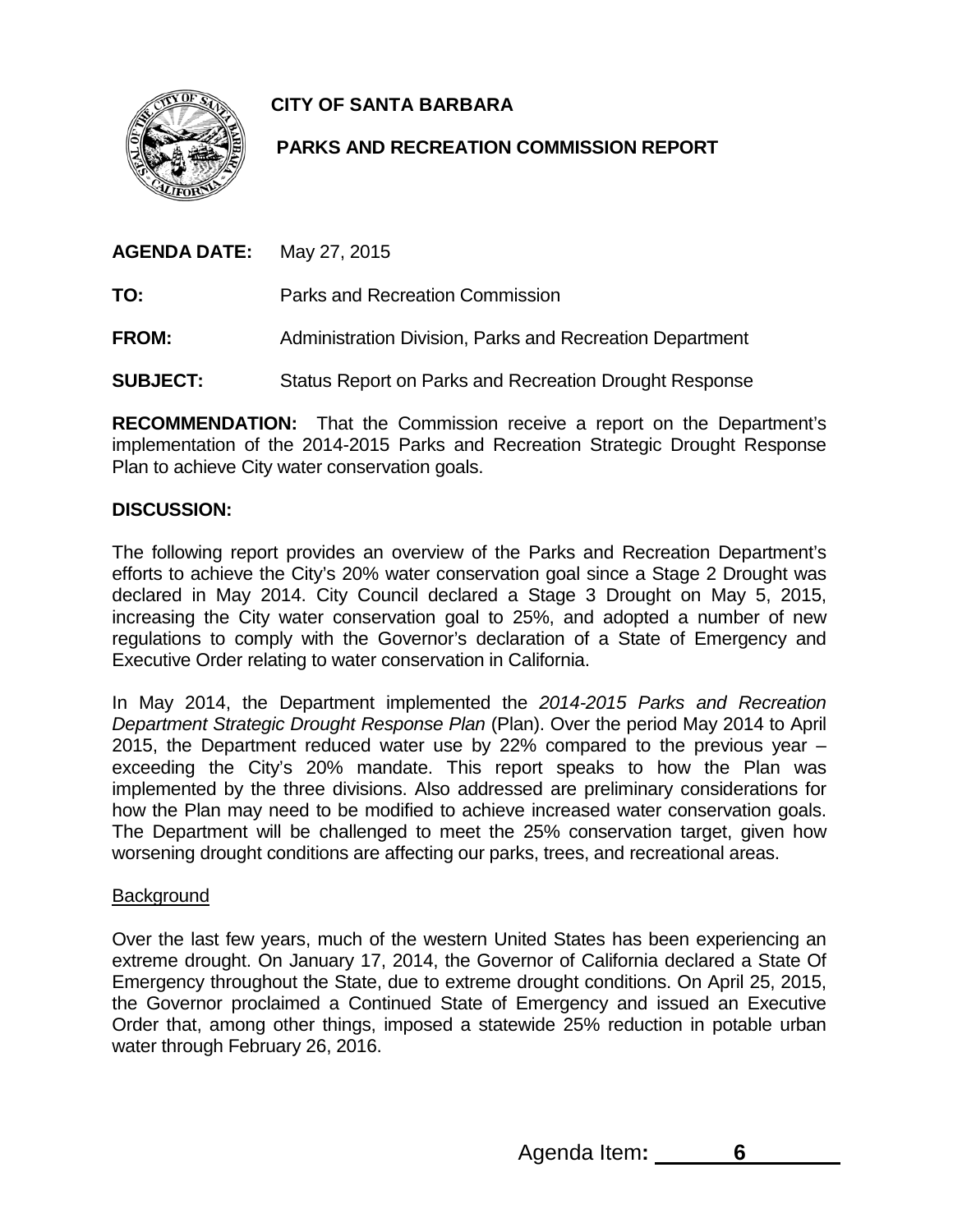The City of Santa Barbara, currently experiencing its driest consecutive four-year period in history, has undertaken similar actions. City Council declared a Stage 1 Drought on February 11, 2014, asking the community to voluntarily conserve water by 20%. With little rainfall, the Council declared a Stage 2 Drought on May 20, 2014, and adopted Extraordinary Water Conservation Regulations requiring City water users to decrease water consumption by 20% among other restrictions and requirements. Again, with rainfall well below normal range, on May 5, 2015, the City Council declared a Stage 3 Drought, and adopted new regulations to comply with the Governor's order to achieve a 25% water conservation goal.

The drought has fiscal impacts as well. Although community water use has declined, the cost of water continues to increase. In June, the City Council will decide whether or not to move forward with the reactivation of the Desalination Plant. Although water rates are proposed to increase July 1, 2015, with the reactivation of the Desalination Plant, rates will climb even higher. This will have significant financial impacts for City water users, including the Parks and Recreation Department. For the financially challenged Golf Course this increase in water cost could be as much as \$80,000 for Fiscal Year 2016.

#### Strategic Drought Response Plan

The Parks and Recreation Department developed a comprehensive *2014-2015 Strategic Drought Response Plan* to guide the Parks, Recreation, Creeks, and Golf Divisions in successfully achieving the required 20% water conservation goal for the Department. The Plan considers the following:

- 1. Short-term and longer-term impact of reduced water use to turf, plants, and trees
- 2. The need to protect historic and other natural resources
- 3. Priorities for public use of certain parks and recreation facilities
- 4. Programmatic changes to conserve water use
- 5. Modifications to irrigation and plumbing infrastructure to further increase water conservation
- 6. Financial impacts due to increased cost of water, loss of revenue from the changes in appearance of park and facility rental areas; and, particularly loss of play and revenue at the Santa Barbara Golf Club

The Plan was drafted as a working tool to be modified, as needed, in response to changed conditions. For each division, the Plan outlines a general strategy, water infrastructure efficiencies, and detailed actions to achieve the water conservation objective. For example, for parks and the golf course, the Plan identifies how specific areas will be irrigated, for example, no irrigation, irrigation reduced by 20% or more, or no change to how the area is irrigated. For recreation facilities, the Plan speaks to water saving infrastructure enhancements and some modifications to when certain facilities will be open to the public.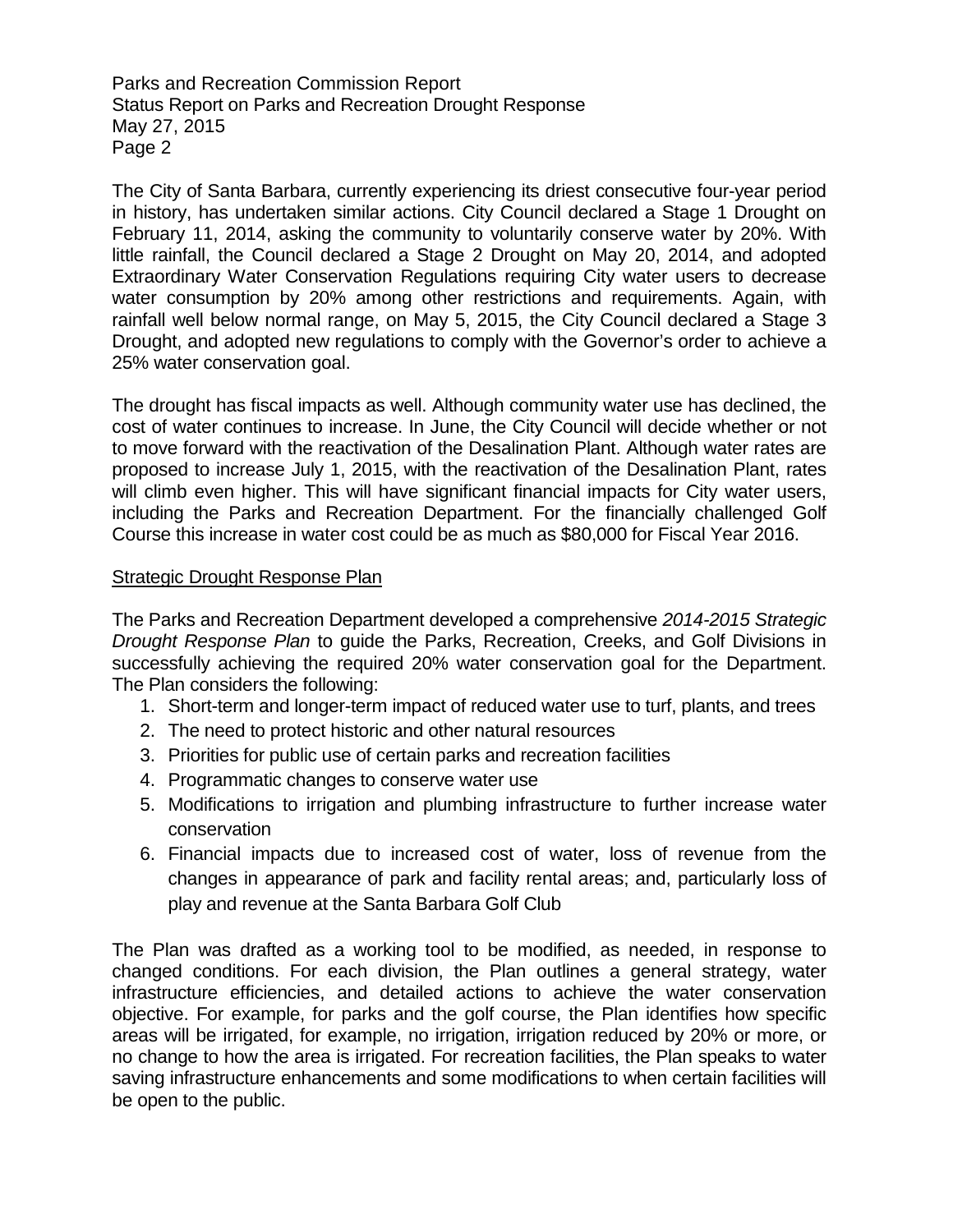### 2014 -2015 Department Water Conservation Achievements

Since the Stage 2 Drought was declared in May 2014, the Parks and Recreation Department has achieved a 22% reduction in water use as compared to the previous year, surpassing the City's required 20%. The Parks Division which accounts for 41% of the Department's water use achieved a savings of 29%, while the Recreation Division which accounts for only 4% of the Department's water use achieved 17%. Recreation surpassed 20% per month through February, but saw their water use increase in March and April due to billing changes for the water meter serving Los Baños Pool. The Golf Course, which accounts for 55% of the Department's water use, was the most challenged to reduce water use, given the course's fiscal challenges and the competitive local golf market. The Golf Course ended the year with a cumulative saving of 16%, but it is important to note that for 10 out of the 12, months the course exceeded the 20% target.



### PARKS DIVISION

The Parks Division achieved a water savings of 29% compared to the previous year. As outlined in the Plan, the Parks Division prioritized turf areas and planter beds within parks and at facilities into three irrigation categories: those with no change in irrigation; those with 20%-30% reduced irrigation; and areas where irrigation is completely turned off. The water to the decorative fountains in Chase Palm Park Expansion and the Rose Garden were turned off. To preserve the attractive venue for weddings and events, Parks Division staff planted the Chase Palm Park fountain with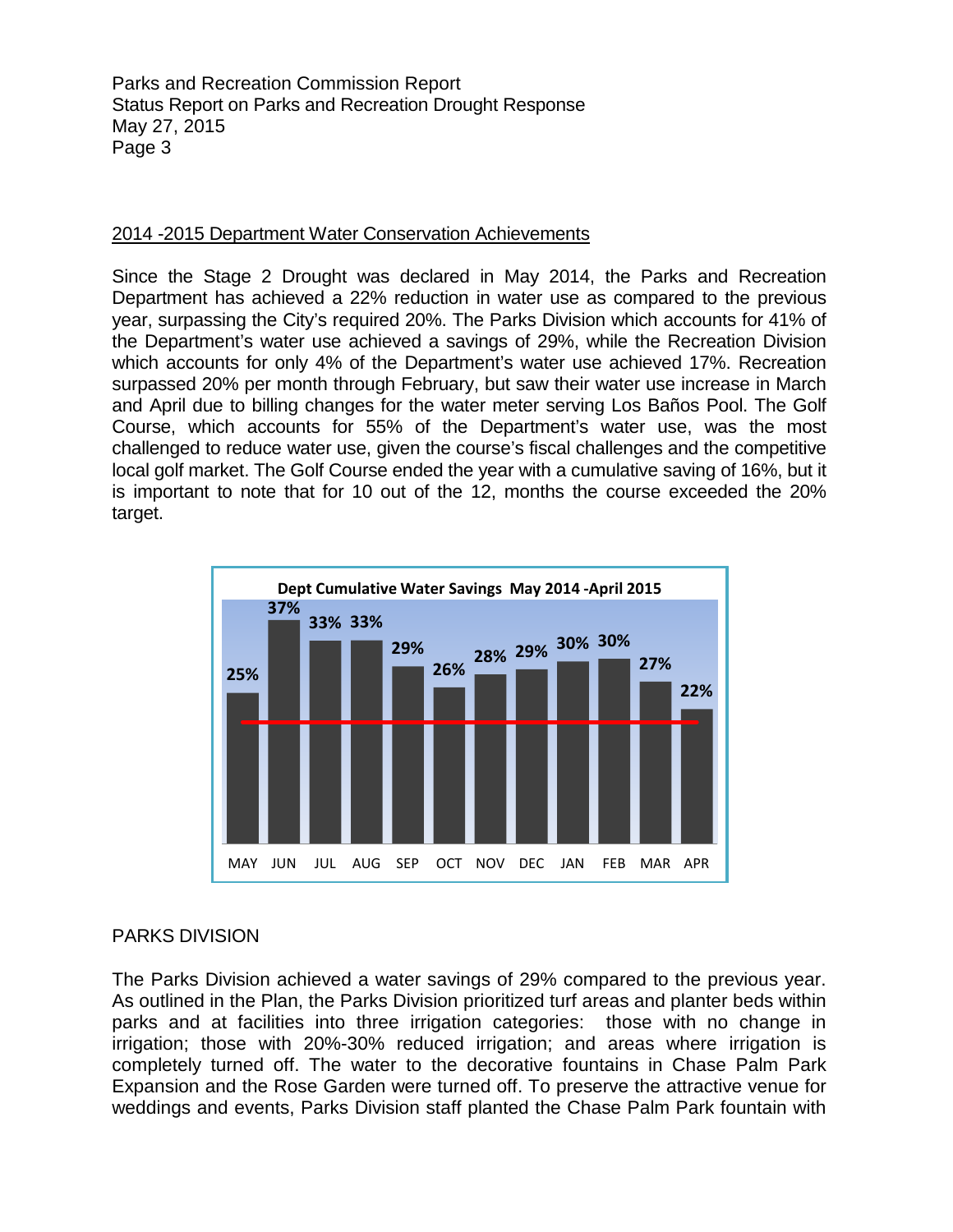a variety of drought tolerant plants. This planting has provided the public with a demonstration of what they can do if they have a fountain at home.

Park turf in various parks throughout the City saw changes over the months depending on weather, rainfall, and modifications to the irrigation plan as needed. Overall, turf associated with active recreation spaces such as sports fields and areas heavily used by the public for recreational activities was greener in order to facilitate necessary turf quality. Turf in parks less frequented by the public and park areas that are not used for active recreation, saw greater degrees of yellow or brown turf. In general, park users and the community were supportive of the water conservation efforts. The Department did receive some complaints from the public about the dry conditions in parks most frequently used for events.

The Parks Division will be challenged to further reduce the use of water without significant impacts to turf, horticultural resources, and trees. Looking ahead, the Division will be considering further reductions in irrigation, primarily to turf areas, outreach initiatives, options for use of recycled water, and some exceptions to policy in order to preserve resources such as trees and landscaping. Other considerations include:

- Monitor park landscapes and trees and allocate increased water as needed so these resources are not lost.
- Further reduce potable water used on turf at A.C. Postel Memorial Rose Garden, Alice Keck Park Memorial Garden, Escondido, Los Robles, Parque de los Niños, De la Guerra Plaza, San Roque, and Skofield parks.
- Evaluate the cost benefit of retrofitting the potable irrigation system at the MacKenzie Lawn Bowl for recycled water use.
- By exception, allow planting of rare trees in parks as they become available.
- Allow replanting of landscapes in medians, if the median is served by the recycled system.
- In partnership with the Santa Barbara Rose Society, resume planting roses at the A.C. Postel Memorial Rose Garden to replace dead, dying, and diseased roses.
- Where appropriate, develop and install signage in parks to notify the public that the park uses recycled water versus potable water.
- Develop and install additional signage in park restrooms with phone contact information for the public to report leaking pipes/faucets.

### Forestry Program

Over the past years, many of the trees in Santa Barbara's urban forest, whether public or private, are showing signs of significant drought stress, and it appears that many trees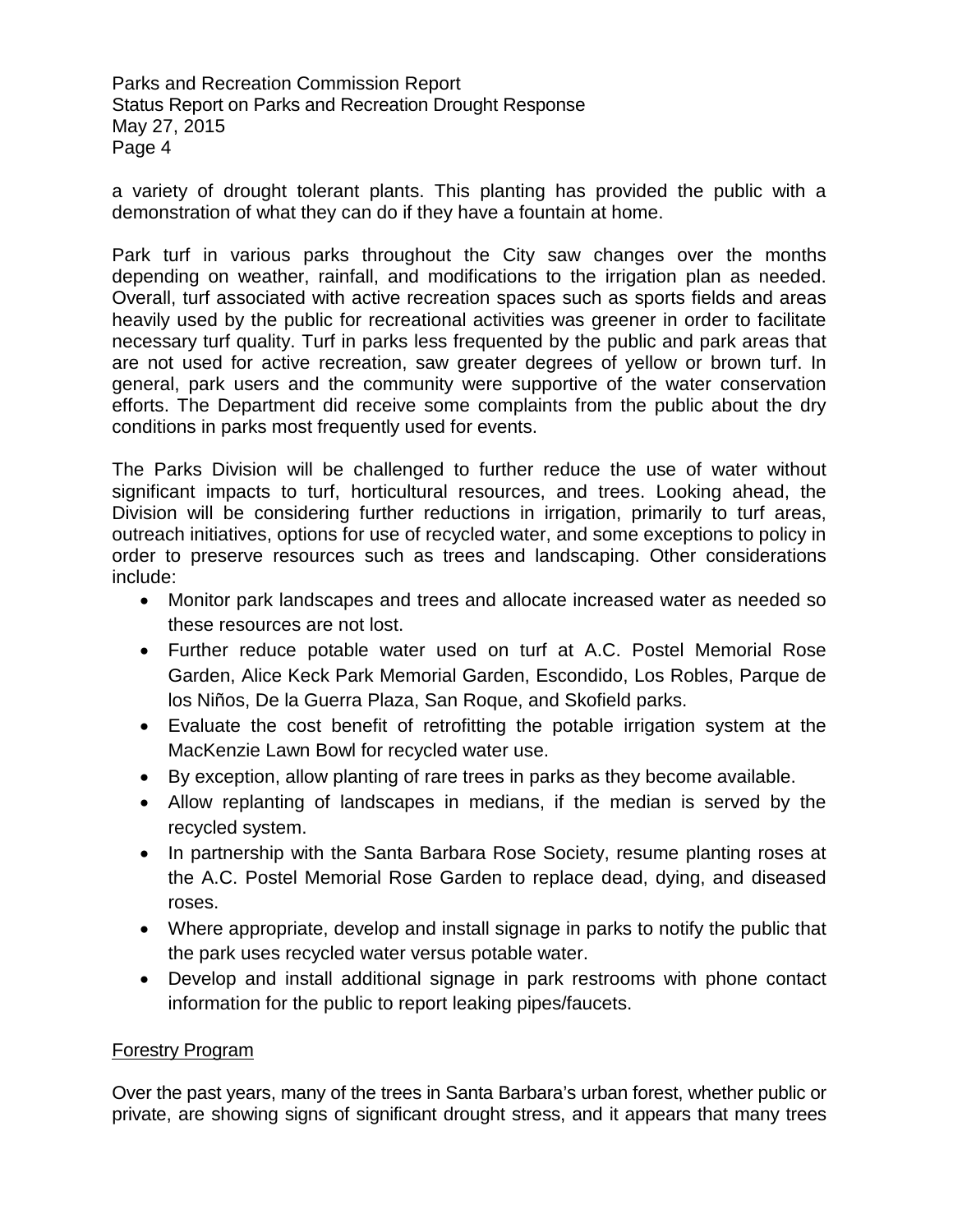are dead or dying. Continued drought conditions are an increasing concern and focus for the Parks Division's Forestry Program. The Plan contains a number of actions, which have been implemented to support tree health during the drought. Of particular note are the following:

- Prioritized irrigation to 660 trees including trees still establishing their root system, those that are an important community asset, of a rare species, of high value, or are historic or a notable specimen.
- Monitoring trees found within historically significant parks, as well as all pine and eucalyptus species, to determine if supplemental irrigation is needed.
- Changes to pruning practices to decrease removal of live tissue and focus on removal of dead tissue.
- Outreach to neighbors or neighborhood associations where rare or historic tree exist to solicit support for street tree watering or lawn watering in areas where it supports a street tree.
- Outfitting the water truck and trailer with outflow meters to better quantify and monitor water use on a per tree basis.

Since July 2014, Forestry staff has watered over 2,000 trees at various frequencies. Trees receiving water include the prioritized trees as well as a number of additional trees showing signs of drought stress. To support tree watering, the Department increased staff support, purchased and installed 200 gator bags on young trees, and utilized mulch at feasible locations to reduce evaporation. Outflow water meters were installed on the water truck and water trailer to track and manage water use, and tree planting has ceased with the exception of a replaced historic tree (described below). Tree watering practices have largely moved from a hand-held hose and truck side sprayer to slow release watering devices and the soil probe. Staff developed cost estimates and funding options for expanding watering and tree care and include: equipment and staff resource needs, private contract costs, and estimates for hardscape removal. These options are again being reviewed as the Department moves forward and into the Stage 3 Drought.

Outreach to neighbors included tags on gator bags and a city-wide mailer to solicit support for street tree watering. Gator bag tags requested support in refilling and provided staff contact information. The mailer included tree care tips and efficient watering methods, as well as, staff contact information.

Tree care staff have been instructed to change tree-trimming practices, if needed, based on the health and needs of the tree. Tree pruning practices have largely gone unchanged for healthy trees. For trees showing signs of stress, staff has reduced or eliminated the removal of live tissue and are removing dead branches, if necessary. Full canopy pruning is being deferred to trees most in need. An unanticipated outcome of the drought is the number of trees, primarily Queen Palms, with over-active seed production in an effort to propagate. This is known to happen to trees responding to environmental triggers. Because of this, staff has increased trimming to Queen Palms and responded to a number of community requests to trim trees where fallen seeds are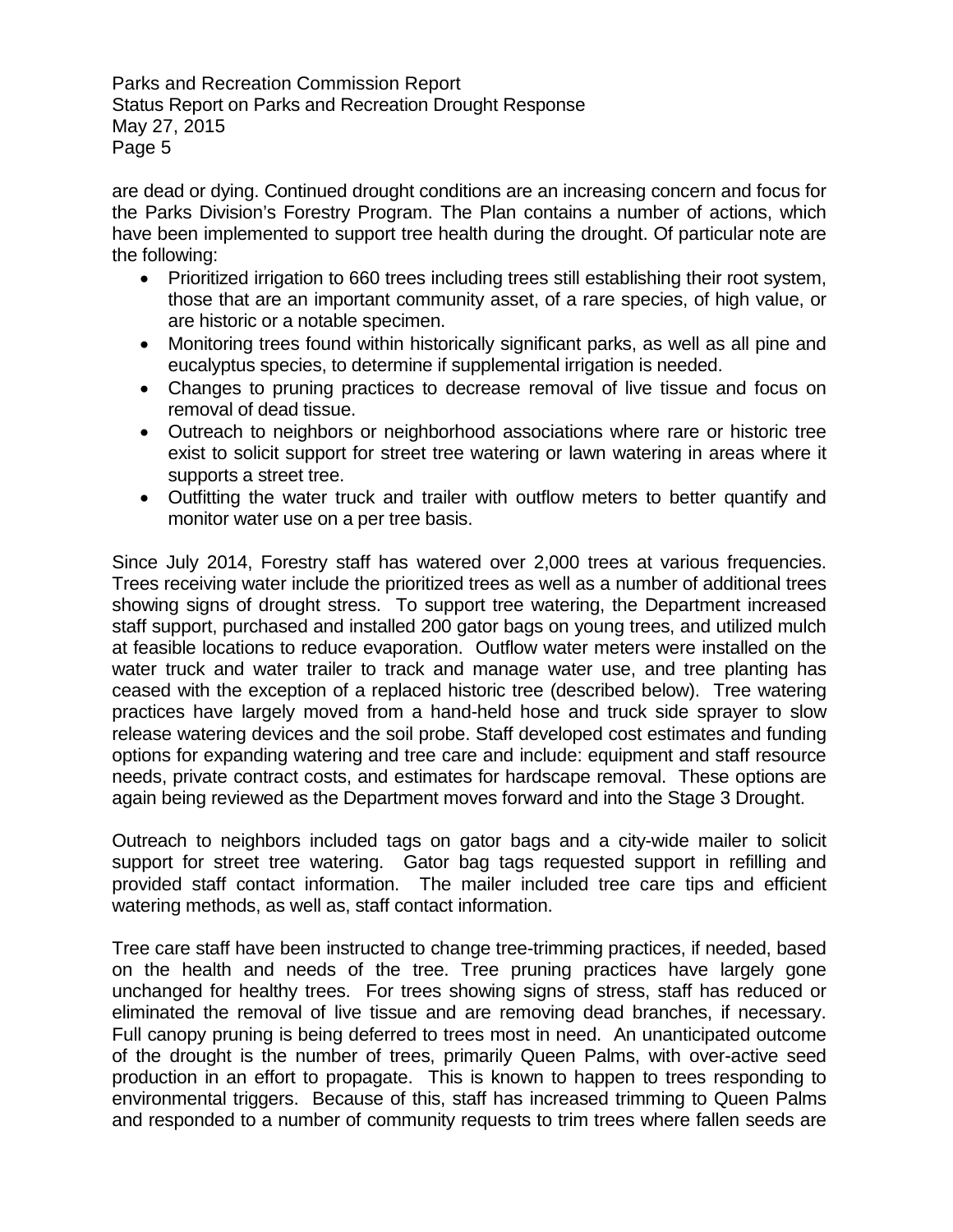creating a public safety issue. Staff has observed an increasing number of species, (including pines, pittosporum and native oaks) showing steady rates of decline.

In August 2014, the Department developed the *Historic and Specimen Tree Drought Action Plan* to provide specific tree care for designated historic and specimen trees. Actions include water management, pest and disease management, improvements to other growing conditions as feasible, and community outreach. The Historic Italian Stone Pines, Moreton Bay Fig, and Franceschi Flame Tree (removed and replaced with grafts from the parent tree) are the only historic trees watered on a regular basis. The remaining historic trees on City property have been watered on an as-needed basis where adequate space exists to provide water.

The Department acquired 56 irricades (stationary watering devices) for the historic Italian Stone Pines along East Anapamu Street with a \$15,000 donation from the Pearl Chase Society. Outreach led to four irricades being adopted by a local church, media attention including a drought response video produced and aired by City TV, and interest in these systems by private parties for personal use. Pest management led to 38 of the 71 Historic Stone Pines being injected with pesticide to suppress the bark beetle infestation. While the pests are not a result of the drought, the injections are to relieve the number of stressors so that the trees may have energy to survive the drought. Regular site inspections to historic trees indicate the Historic Stone Pines have improved with the regular watering. The remaining historic trees are not showing signs of disease or decline.

Moving forward, the challenges to tree care will be the increasing number of trees needing water and the potential increase in trees declining and/or dying. Recognizing this, staff are currently:

- Reviewing and re-prioritizing trees that will receive water.
- Assigning additional Forestry tree care staff to tree watering.
- Purchasing a new trailer to accommodate additional tree watering.
- Purchasing and installing additional gator bags.
- Increasing mulch in parkways.

The Department is also reviewing the following options:

- Determining the feasibility of mixing recycled and potable water at a ratio safe for trees.
- Re-assigning other parks staff to water trees.
- Adjusting watering routes for watering efficiency.
- Outreach options to private property owners to support appropriate tree care and irrigation with Stage 3 drought requirements.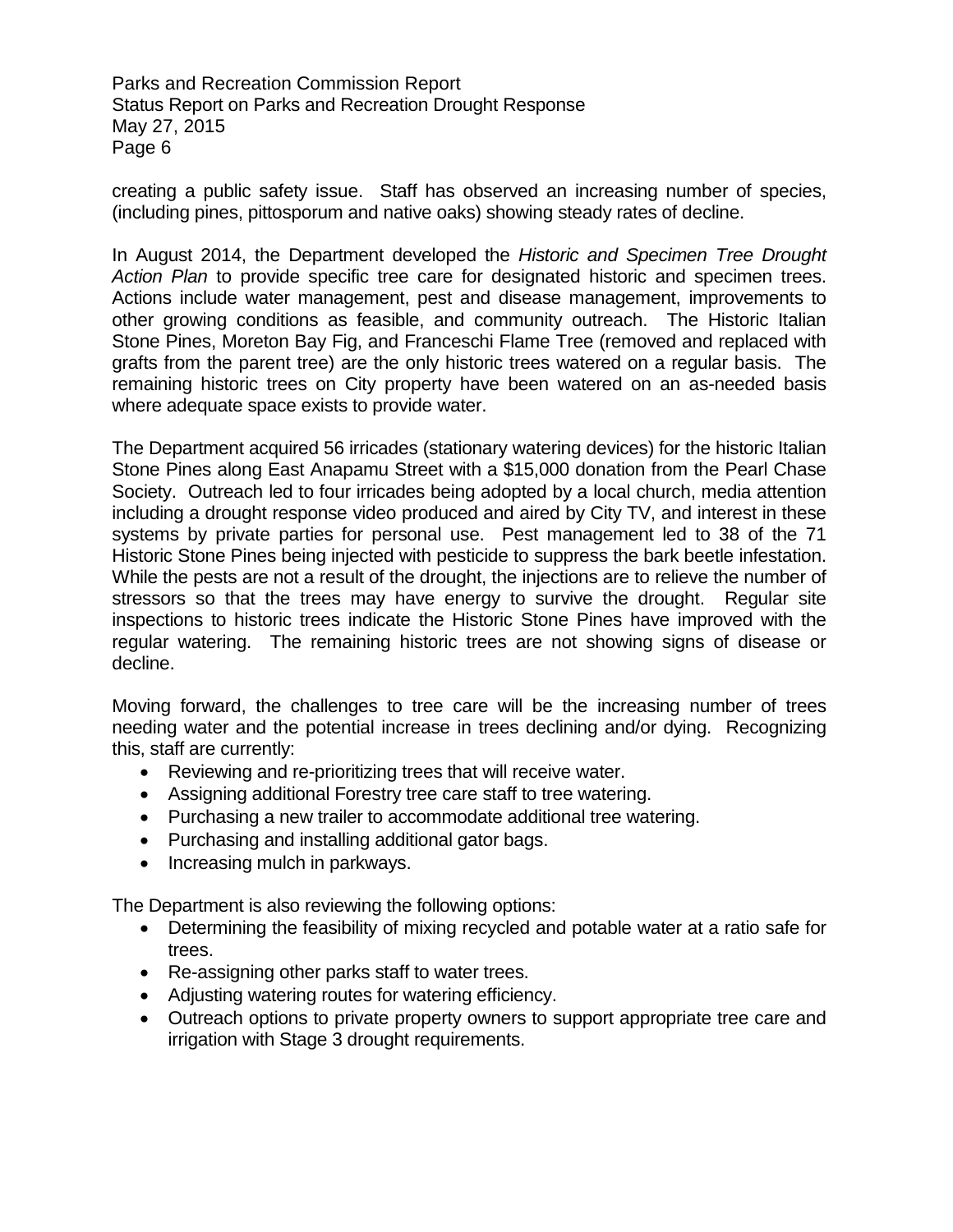Although there is policy to halt the planting of trees until the drought is over, there are a number of reasons where exceptions may need to be considered. The Department is reviewing exceptions and working to clarify its tree planting policy.

#### RECREATION DIVISION

Since the declaration of the Stage 2 Drought in February 2014, the Recreation Division has achieved a water savings of 17% compared to the previous year's water use. It is important to note that Recreation surpassed 20% per month through February, but saw their water use increase in March and April due to billing changes for the water meter serving Los Baños Pool.

The Division implemented all of the water efficiency improvements identified in the Plan. In addition to completing a few low-flow fixture upgrades in Recreation facilities, the primary focus was on high water use facilities, such as, Los Baños Swimming Pool, the Cabrillo Bathhouse, and the Municipal Tennis Facility. The plan to temporarily reduce the total number of recreation facility shower heads by 40% and installing lower-flow shower heads and valves was initially perceived as drastic, but has since become the new standard. The plan for the Community Gardens to transition to hand watering at designated times and to receive increased mulch was successfully implemented. Throughout this process, staff made a concerted effort to post drought signage and notify facility users ahead of the changes, which significantly assisted all facility users with the transition.

Recreation staff has received minimal public discontent with the implemented measures. This is credited to the public process by which the Department strategized and implemented water conservation measures and the comprehensive community outreach by Water Resources regarding the drought.

West Beach Wading Pool will remain closed for the 2015 summer season, due to a significant leak. Families with young children will once again need to drive to Oak Park to cool off in the summer months. The 2014 closure was initially met with strong feelings and some outspoken opinions; however, once people were informed that the Oak Park wading pool would remain open, there was general acceptance. There are no plans at this time to initiate facility repairs to the West Beach facility, given the high cost of repairs and continuing interest in a possible redesign to better meet community recreation and aquatic interests (i.e., splash park, expansion of Los Baños pool, etc.). The longer the pool remains closed, the greater the deterioration of the pool circulation systems and the cost to re-open the facility.

Staff continues to receive occasional inquiries regarding the outside East Beach showers being temporarily turned off and the lack of tennis court washing; however, once explained, users understand the need for water conservation.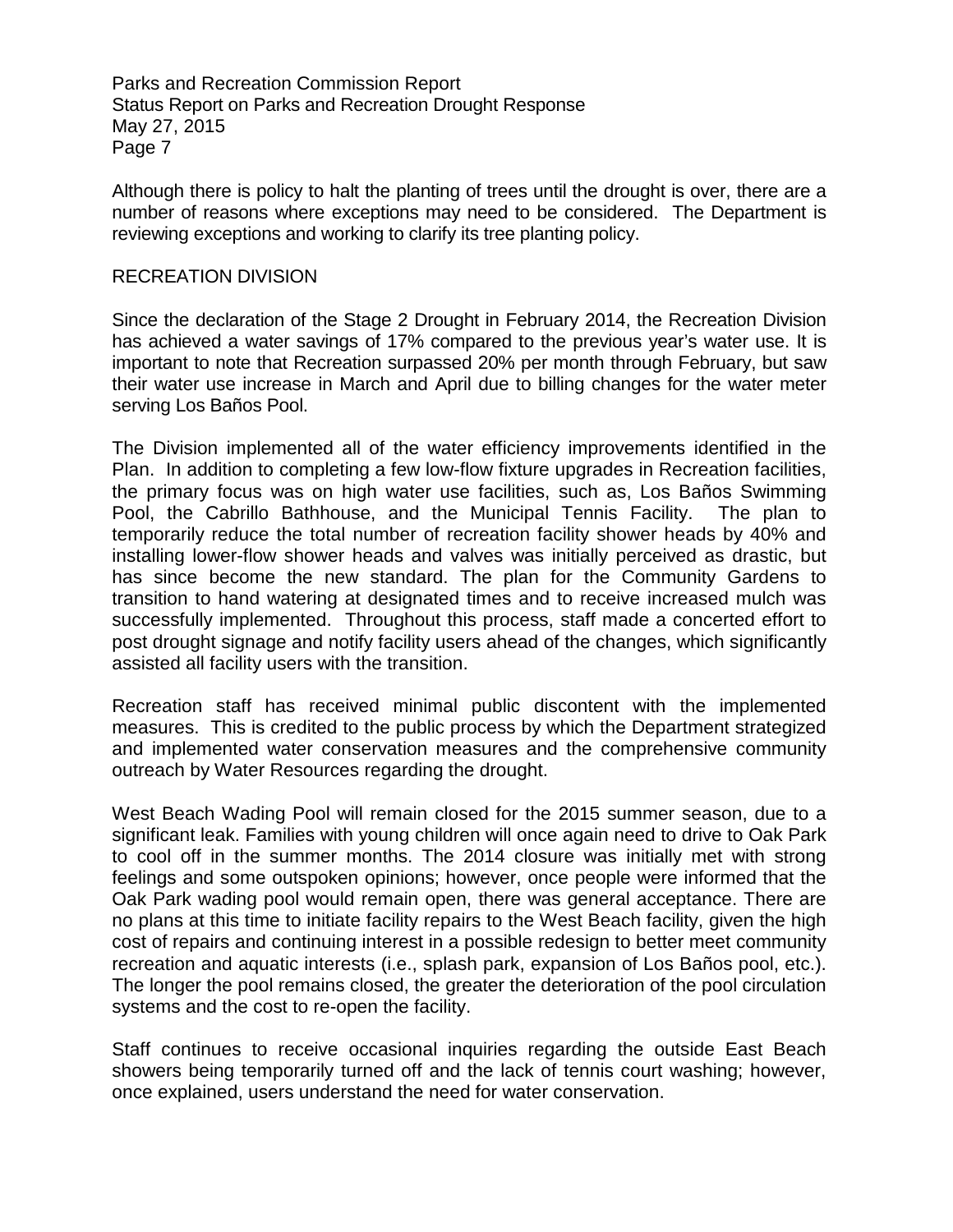At the Cabrillo Bathhouse shower facility, staff will be implementing a further modification to showers to reduce vandalism and water waste. The showers were retrofitted with a handle which required it be continuously held to activate the shower. The cost to tamper proof and constantly repair these valves continues to escalate. Staff will be reducing the hours the showers are available from 8:00am – 5:00pm to 10:00am – 2:00pm, hours that should support the vast majority of recreational users. This change will increase the number of people using the facility at any one time and discourage vandalism. If this modification is not effective at reducing vandalism and water waste, the Department will consider closing the shower facility except for permitted community and special events.

It will be a challenge for the Recreation Division to achieve greater water conservation without significantly inconveniencing recreation facility users and the public by limiting access to various facilities.

#### GOLF DIVISION

The Golf Course, which accounts for 55% of the Department's water use, was the most challenged to reduce water use given the course's fiscal challenges and the competitive local golf market. The Golf Course ended the year with a cumulative saving of 16%, but it is important to note that for 10 out of the 12 months the course exceeded the 20% target.

The Division implemented all actions identified in the Plan. Irrigation is the main water use at the golf course and therefore the focus for savings. The Plan prioritized the areas of the course that need irrigation the most due to the nature of the turf and the most trafficked areas of the course for golf shots to minimize the impact on the golfer. Some of the actions taken to reduce water consumption at the course have had adverse impacts on the financial performance of the golf course. Drier conditions have impacted revenue, while expenses have increased in labor due to the use of hourly and permanent staff to hand water greens and use soaker hoses around distressed trees. In order to protect the greens, the Golf Division received an exemption by the Public Works Director from Stage 2 water regulations to enable the watering of greens outside of established hours with hoses or automatic sprinkler system during exceptionally dry or hot conditions.

In keeping with the Plan, the Golf Division reads each water meter every weekday to track progress, assist in the identification of leaks in the system, and enable planning for future weeks and months in order to manage within conservation targets. This work enabled staff to adjust irrigation practices and reduce the frequency and length of irrigation cycles. Irrigation has been turned off in many areas of the golf course.

Golfer reaction to the implementation of the Plan was generally positive; however, rounds and revenues suffered greatly over the months of May thru August 2014 as